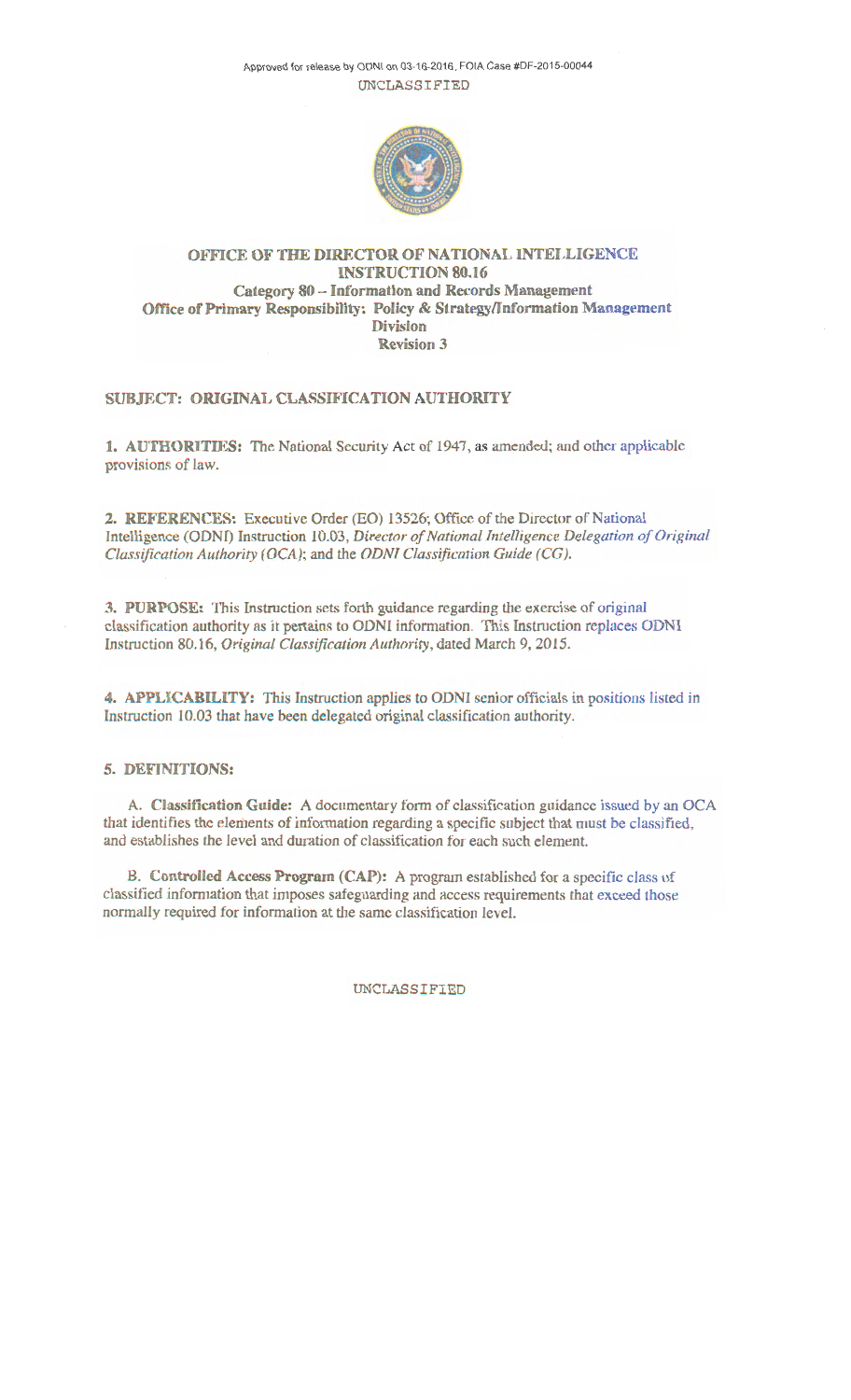C. **Derivative Classification:** The classification of new material created when incorporating, paraphrasing, or restating classified information; or generating a new form of information that is already classified. The classification marking of the new material is derived from and consistent with the classification markings that apply to the source information.

**D. Original Classification:** The initial determination by an OCA that information requires protection against unauthorized disclosure in the interest of national security.

E. **Original Classification Authority:** An individual authorized to classify information in the first instance including individuals who are designated in writing as "Acting" officials in any of the delegated positions. The OCA positions are listed in Instruction 10.03, and they may not be delegated further.

**6. POLICY:** The ODNI manages OCA activities under the authority and guidance of EO 13526. Additional specific ODNI guidance pertaining to this authority is as follows:

A. **Classification Authority:** All ODNI OCAs may originally classify information up to and including TOP SECRET and only when an appropriate classification citation cannot be identified in the current *ODNI CG,* in a source document, in an existing CAP, or other classification guide. The original classification of information is rarely necessary. If the OCA has significant doubt about the need to classify information, it shall not be classified. If there is significant doubt about the appropriate level of classification in rendering an original classification decision, it shall be classified at the lowest level under consideration. In all cases, over-classification shall be avoided.

**B. Reporting Requirement:** OCAs will coordinate, when practical, with the Director, Information Management Division (D/IMD) to ensure consistency and compliance with EO I 3526. Final original classification decisions (e.g., copy of the classified memo or program level classification guide) must be sent to the D/IMD within 10 days of each original classification decision to ensure proper reporting to the United States National Archives and Records Administration's Information Security Oversight Office (ISOO) and for inclusion in the annual report on classification to the President.

C. **Creation of Classification Guides:** Classification guides will only be issued upon request to protect sensitive national security information. To ensure program consistency, classification guides must be coordinated with the D/IMD, and in· the case of CAP guides, prior coordination with the ODNI Policy and Strategy (P&S) office is required.

**D. Training Requirements:** OCAs may not exercise original classification authority without documented initial and annual training, as required by EO 13526. IMD will provide required classification training to OCAs.

E. **Declassification Authority:** Only the DNI, the Principal Deputy DNI (POONI), the Chief Management Officer (CMO), and the D/IMD, who also serves as the ODNI's Chief Declassification Officer, may declassify all types of ODNI information regardless of its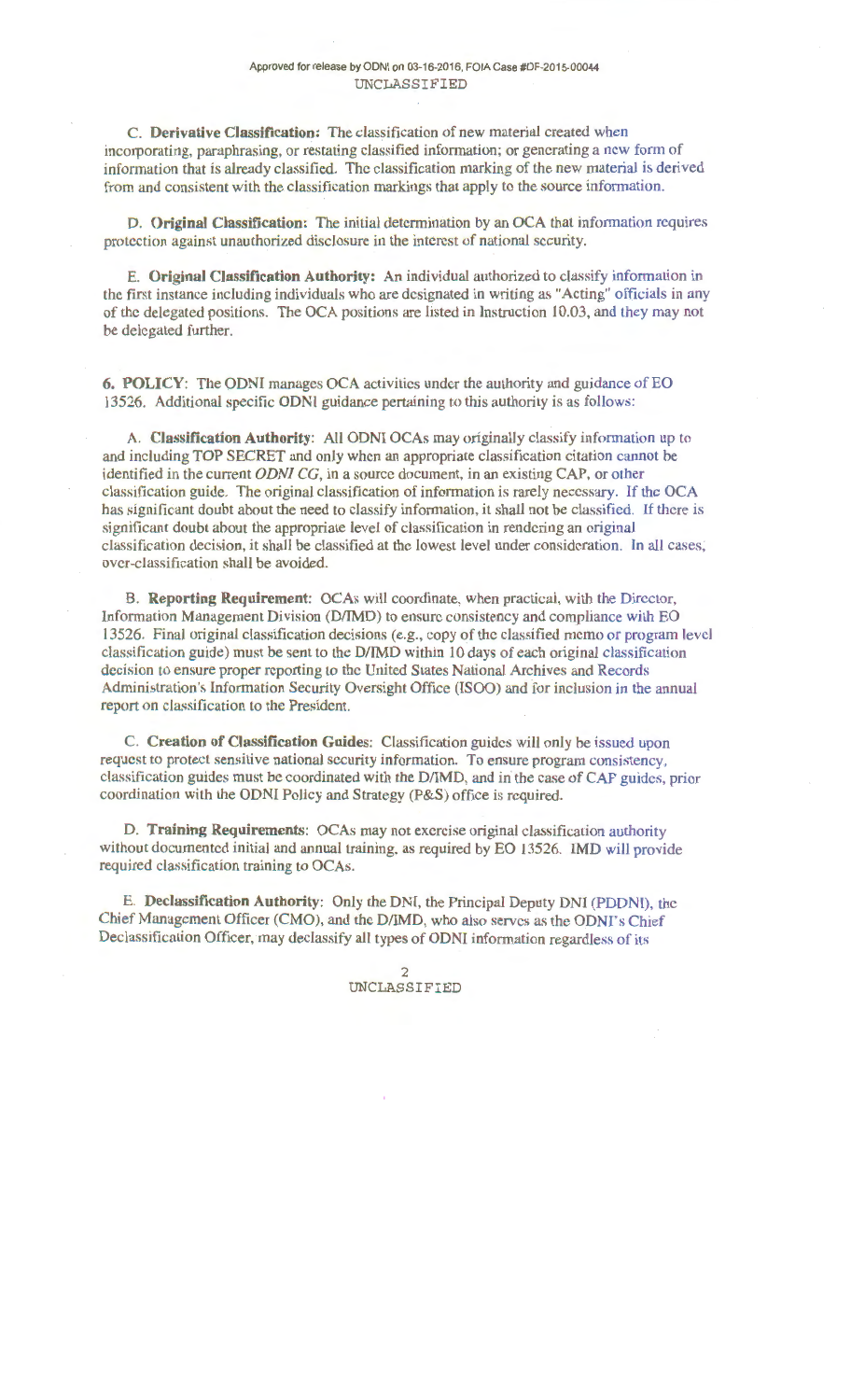classification level. All other ODNI OCAs may declassify only that information that was originally classified by them and may only exercise their authority in coordination with the D/IMD.

F. **Referrals:** Records, not otherwise exempt from automatic declassification, containing classified information that originated under an OCA of other agencies will be identified prior to the onset of automatic declassification and later referred to those agencies through the standard referral process.

G. **Under no circumstances shall previously declassified ODNI information be reclassified without the approval of the DNI or the PDDNI, and coordination with the D/IMD.** 

## **7. RESPONSIBILITIES:**

A. The Chief Management Officer will:

(I) Provide policy oversight.

(2) Direct and administer the original classification activities in the ODNI in accordance with this Instruction and the ODNI CG.

(3) Exercise original classification authority as appropriate.

( 4) Exercise declassification authority as appropriate.

B. The Director, Information Management Division will:

( 1) Support the CMO in direction and administration of original classification activities in the ODNI.

(2) Serve as the ODNI Chief Declassification Officer, and exercise declassification authority as appropriate.

(3) Exercise original classification authority as appropriate.

(4) Update the ODNI CG when warranted.

(5) Report classification decisions to the ISOO, including the number of times information is originally and derivatively classified, and take the lead on other ISOO-directed information management actions.

(6) Issue classification and declassification guidance to the ODNI, and assist, as necessary, other ODNI and Intelligence Community clements in developing classification guides.

## 3 UNCLASSIFIED